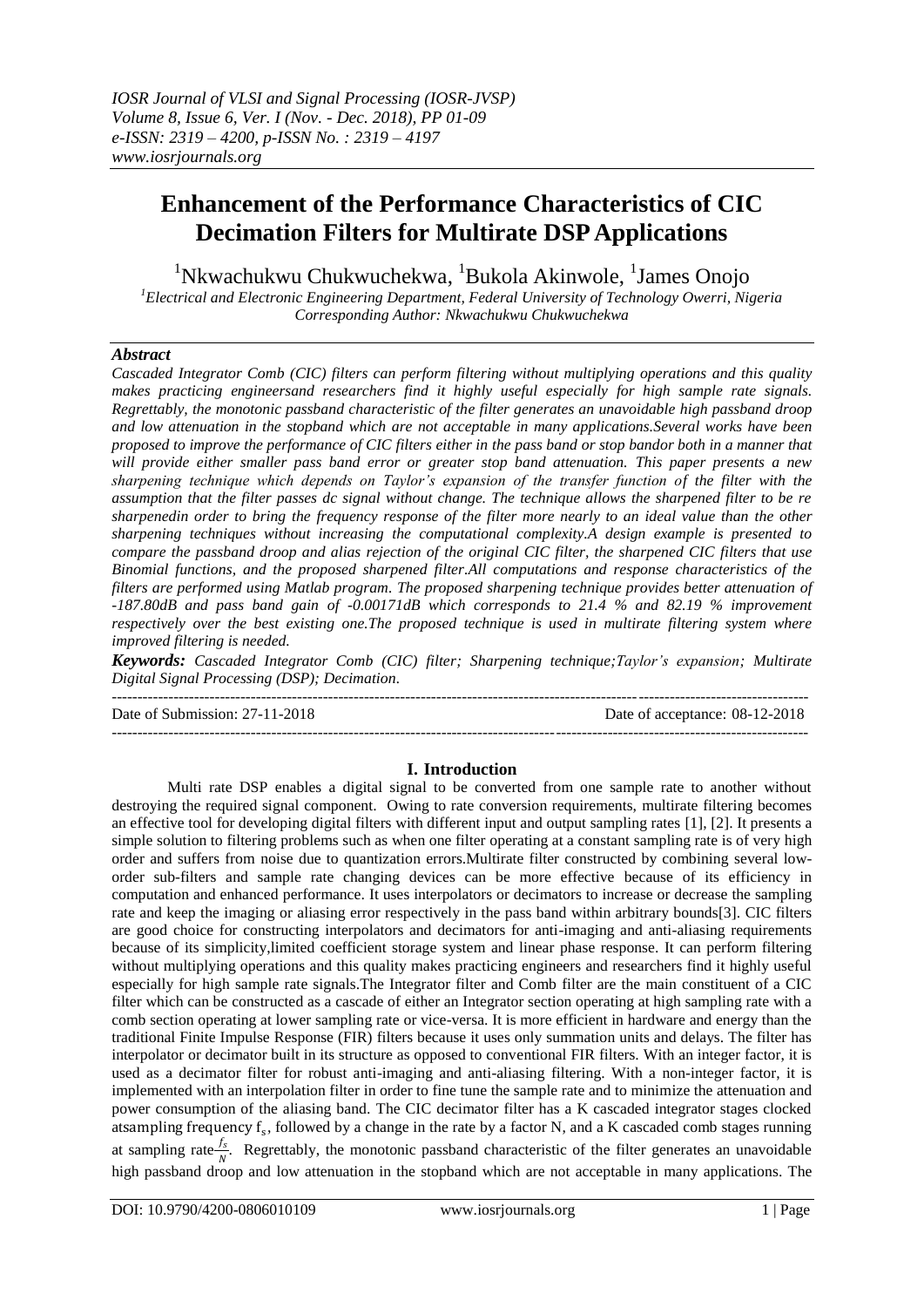stop band attenuation increases as the number of filter stages increases leading to an increased droop in the pass band which may distort the decimated signal [4]. This is unacceptable in many applications and needs to be compensated.

# **II. The Existing Works to Improve the Performance of CIC Filters**

Previous works have been proposed to enhance the performance characteristics of CIC filters in the pass band [5] or stop band [6],[7] or both[8] in such a way as to give lower pass band error or higher stop band attenuation.

The authors in [9] worked on realizing an efficientmulti-stage comb rotated sinc (RS) decimator filter with the use of recursive and non-recursive architectures. Poly phase decomposition was utilized for the realization of the first section in a non-recursive form whereas the second section was realized in a recursive form with the use of a modified RS compensator. The magnitude response of the proposed filterimproved with lower complexity when compared with the original comb filter. The researchers in [10] presented a design of multiplier-less CIC filter to compensate the CIC pass band droop defined by pass band frequency shown in equation (1)and maximum pass band deviation less than 0.4dB.

 $\omega_P = \frac{\pi}{2}$  $\sqrt{2}N$  (1)

(where N is the decimation factor). The filter gave better pass band droop compensation in the wideband than the existing methods.Maximally flat error criterion based CIC filter compensator design was proposed in [11]. The filter gave lower pass band droop when compared with sharpened filters of the same ordersA technique for enhancing the magnitude characteristics of CIC filters by cascading an FIR filter with inverse magnitude response with the CIC filter was proposed in [8]. The proposed filter performed Decimation was performed efficiently by the proposed filter with additions and subtractions only making it cheaper and attractive for software radio applications.

The authors in [12]presented a paper on how to have control over the amplitude characteristics of the comb decimator filter using a generalized sharpening technique. Amplitude Change Function (ACF) was used to map the amplitude of the original values to the new values through a polynomial function with certain design parameters such as the tangencies of the sharpening polynomial to the line, the compensator parameters and the number of cascaded filters. The generalized sharpening technique showed enhanced pass band characteristic with a little increase in computational complexity when compared to the comb filter sharpened with the traditional method.

A performance enhancement and comparative analysis ofthe original CIC filter, sharpened CIC filter and modified sharpened CIC filter was presented in [13]. The sharpening technique was employed to improve the pass band and stop band attenuation, the compensation technique improves the characteristic of the passband while improvement in stop band attenuation was done using cosine pre filters. The modified cascaded filter in comparison with the original filter has much pass band droop and better alias rejection.The sharpened CIC filter has better alias rejection while the modified sharpened CIC filter has little pass band droop.

The authors in [14] proposed a sharpening technique that is based on rotated zeros in order to enhance the magnitude response of a comb filter. CIC filters with even length was considered and used Rouche's theorem was used to verify that the rotated zeros were in the unit circle. The magnitude response of the original comb filter and the sharpened rotated comb filter were compared.

The design of a three-stage CIC decimator filter with better magnitude response characteristic using sharpening technique was presented in [15]. The response of the proposed sharpened filter was compared with existing conventional CIC filter[16]and modified sharpened CIC filter [17]. The results showed that the proposed decimation filter has improved passdroop and better stop band alias rejection.A new CIC compensation filter without multipliers for Software Defined Radio application was presented in [18]. The proposed compensator required eleven adders with an absolute value of maximum pass band deviation less than 0.1dB in the wide pass band. Another paper was also proposed in [19] based on the sine wave magnitude responses multiplierless filters with the aim of achieving better CIC wideband and narrowband compensation with fewer adders. The proposed compensators required a maximum of nine adders with a slight increase of the absolute value of maximum pass band deviation of 0.25dB and 0.05dB for wideband and narrowband SDR applications.

In this research paper, a new simplified and efficient sharpening technique based on Taylor expansion is proposed. This technique involves re-sharpening the sharpened CIC decimation filter. It avoids the use of sub filter without causing any performance degradation leading to a very economical approach. The performances in terms of pass band gain and attenuation rejection ratio of the original CIC filter, two existing sharpening functions proposed by[14] and [20]are compared with the proposed function and the results are evaluated and analyzed.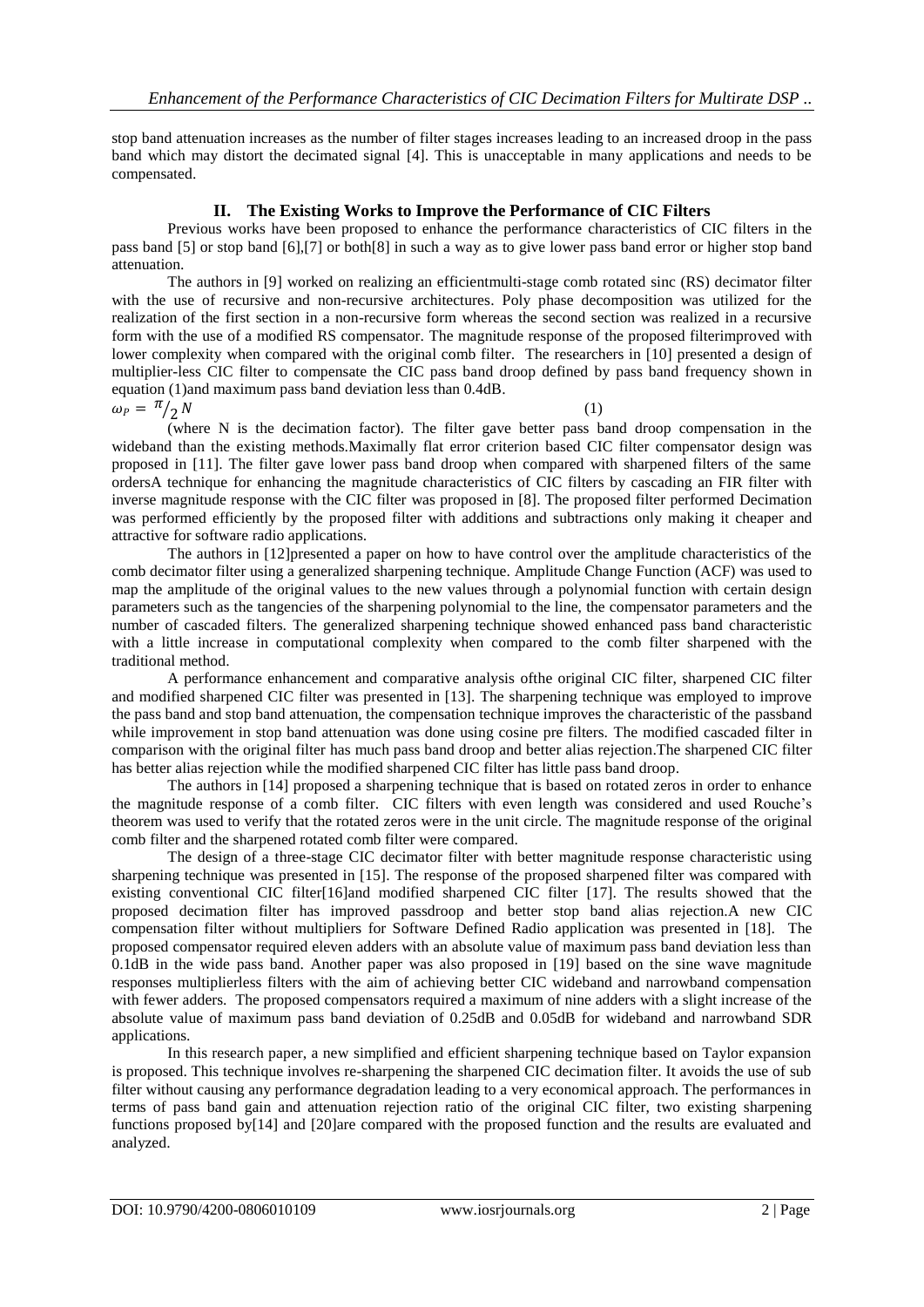# **III. Frequency Characteristics of CIC Filters**

The comb-filter has a rectangular window impulse response expressed as,

$$
]=\frac{1}{N}\begin{cases} 1, & \text{for } 0 \leq n \leq N-1 \\ 0, & \text{otherwise} \end{cases} (2)
$$

 $g[n]$ 

Where, N is an integer. In a non-recursive form, the transfer function  $G(z)$  of the comb-filter in z- domain representation is given by,

$$
G(z) = \frac{1}{N} \left( 1 + z^{-1} + \dots + \dots + z^{-(M-1)} \right) = \frac{1}{N} \sum_{k=0}^{N-1} z^{-k}
$$

(3)

The filter has a low-pass frequency response which can be improved by cascading several identical comb filters. In a recursive form, the transfer function of a multi-stage comb filter composed of K identical single stage comb- filter given by,

$$
G(z) = \left(\frac{1}{N} \frac{1 - z^{-N}}{1 - z^{-1}}\right)^K
$$
\n(4)

where N is the decimation factor and K is the order of CIC filter which presents the number of the stages of CIC filters. According to equation (3), the CIC filter at the sampling frequency  $f_s$  can be implemented by cascading the comb section  $(1 - z^{-N})$  and the integrator section  $\left( \frac{1}{z} \right)$  $\sqrt{1-z^{-1}}$  which give an extremely efficient device that performs filtering operation by only additions of the two sections. The frequency response  $G(z)$  of the filter determined by taking Fourier Transform of equation(3) [3] is given by,

$$
G(e^{j\omega}) = \left|\frac{1}{N}\frac{\sin(\omega M_2)}{\sin(\omega_2)}\right| * e^{\frac{j\omega(M-1)}{2}}(5)
$$

Where *e* is a phase shift parameter and it is ignored.

 $G(e^{j\omega})$  exhibits a linear phase low pass characteristic with a high pass band droop which causes undesirable degradation of the decimated signal. The frequency response of the filter is fully determined by three parameters K, M(a differential delay), and Nwhich limit the desired frequency response in the majority of practical applications. Nulls exist at integer multiples of  $(1 / M)$ , and the placement of the null is controlled by M. For CIC filter, aliasing error manifests when the region around every Mth null is folded into the pass band, while imaging errors occurs at a region around the null. Therefore, the design parameters are chosen to provide an acceptable pass band characteristic within the transition band [16].

#### **4 Sharpening Technique**

Sharpening technique is used to improve frequency response in a manner that provides both smaller pass band error and greater stop band attenuation. It sharpens the magnitude response of a digital filter by using multiple realizations of a low-order basic filter. A traditional sharpening technique was proposed in [20] to improve performance characteristics of CIC filters in such a way to provide simultaneous pass band droop reduction with respect to increase in rejection of attenuation around the folding band. A family of sharpening technique was introduced based on an Amplitude Change Function (ACF). ACF is a polynomial that establishes a relationship between the amplitude of the sharpened filters and the prototype filter. The polynomial response is given by,

 $G_{m,n}(f) = G^{n+1}(f) \cdot \sum_{k=0}^{m} \frac{(n+k)!}{n!k!}$  $n!K!$  $\binom{m}{k=0} \frac{(n+K)!}{n!K!} [1 - G(f)]^K$  (6)

 $G(f)$  is the transfer function of low-order basic filter. The improvement of gain response of the filter depends on the order of tangencies m and n of the ACF chosen near the pass band edge  $(G=1)$  or near the stop band edge  $(G=0)$ .

#### **Case 1: m=1; n=0**

For two stage CIC filter the parameter K is 0 and 1 Equation (6) then becomes

$$
G_{1,0}(f) = G(f) \cdot \sum_{k=0}^{1} \frac{(0+k)!}{0!k!} [1 - G(f)]^{k}
$$
\n
$$
G_{1,0}(f) = G(f) \cdot \left[ \frac{(0+0)!}{0!0!} [1 - G(f)] \right]^{0} + G(f) \cdot \left[ \frac{(0+1)!}{0!1!} [1 - G(f)] \right]^{1}
$$
\n
$$
G_{1,0}(f) = G(f) [1] + G(f) [1 - G(f)]
$$
\n
$$
G_{1,0}(f) = 2G(f) - G(f)^{2}
$$
\n(8)\nTaking z domain transform of equation (8)

 $G_{1,0}(z) = 2G(z) - G<sup>2</sup>$  $(z)$  (9)

The sharpened CIC filter is obtained by replacing the transfer function of the original filter  $G(z)$  in equation (4) to equation (9),

$$
G(z) = 2\left(\frac{1}{N}\frac{1-z^{-N}}{1-z^{-1}}\right)^{K} - \left(\frac{1}{N}\frac{1-z^{-N}}{1-z^{-1}}\right)^{2K}(10)
$$
  
The magnitude response of the observed CIC filter is obts

The magnitude response of the sharpened CIC filter is obtained by applying the transfer function of the original filter G  $(z)$  in equation  $(5)$  to equation  $(8)$ ,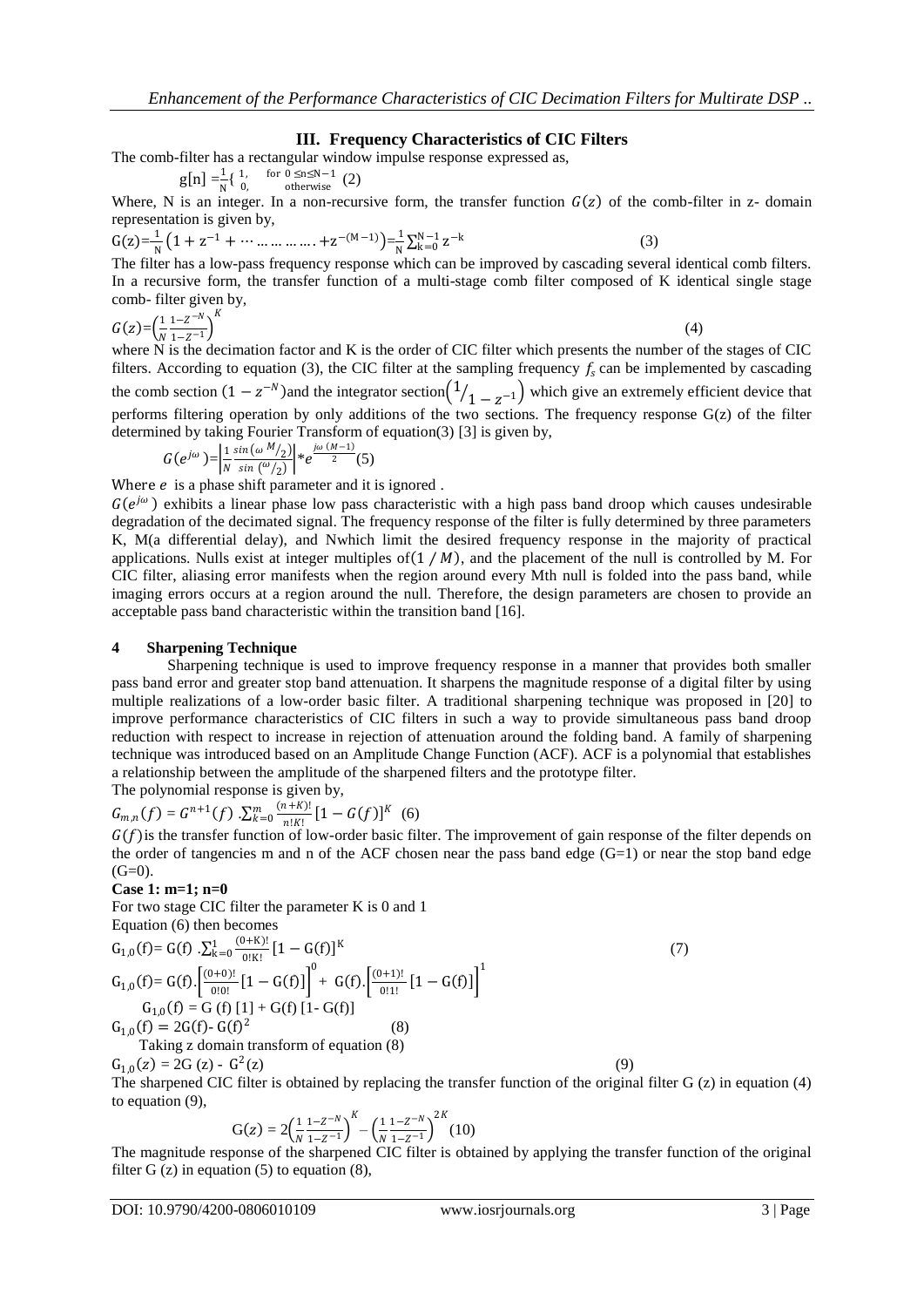$$
G(z) = 2 \left( \frac{1}{N} \frac{\sin(\omega M_2)}{\sin(\omega_2)} \right)^K - \left( \frac{1}{N} \frac{\sin(\omega M_2)}{\sin(\omega_2)} \right)^{2K} (11)
$$

**Case 2: m=n=1** 

Using equation (6), substitute the values for parameters m, n and where k =0 and1 (two stage CIC filter)

 $G_{1,1}(f) = G^{1+1}(f) \frac{(1+0)!}{1!0!}$  $\frac{(-1)(1+1)(1-1)}{1!0!}$  [1 – G(f)]<sup>0</sup> + G<sup>1+1</sup>(f)  $\frac{(1+1)!}{1!1!}$  $\frac{(-+1)!}{1!1!}$   $[1 - G(f)]^1$  $G_{1,1}(f) = G^2(f)$  [1] +  $G^2(f) \frac{f^{(2)}}{1}$  $\frac{2}{1}[1-G(f)]^1$  $G_{1,1}(f) = G^2(f)$  [1] +  $G^2(f)2[1 - G(f)]$  $G_{1,1}(f) = G^2(f)[3 - 2G(f)]$  (12) Taking z domain transform of equation (12),  $G_{1,1}(z) = G^2(z)[3 - 2G(z)]$  (13)

The group delay of the frequency response G (z) is D samples [21] where  $D = \frac{M-1}{2} * K$  and M is the length of the FIR filter. The term  $z^{-D}$  is therefore introduced to equation (13) to make the frequency components of the input signal experience uniform delay with no distortion.

$$
G_{1,1}(z) = G^2(z)[3z^{-D} - 2G(z)](14)
$$

The block diagram of the second-order sharpened CIC filter of equation (14) is in given Figure (1). The implementation of the sharpened CIC filter requires three copies of  $G(z)$ , a multipliers of integer values 3, a

trivial multiplier of value -2, an adder and a delay line of D samples.

The term in the square bracket is responsible for the pass band droop reduction, whereas  $G^{2}(z)$  is used to improve the stop band rejection.



**Figure (1):** The block diagram of sharpened CIC Decimation filter

The sharpened CIC filter is obtained by substituting the  $G(z)$  of the original CIC filter in equation (4) into equation (14),

$$
G_{1,1}(z) = \left(\frac{1}{N}\frac{1-z^{-N}}{1-z^{-1}}\right)^{2K} \left[3z^{-D} - 2\left(\frac{1}{N}\frac{1-z^{-N}}{1-z^{-1}}\right)^{K}\right]
$$
(15)

By substituting the transfer function of equation (5) to equation (14), the magnitude response of the sharpened CIC filter with the order K is expressed as,

$$
G_{1,1}(z) = 3 \left[ \frac{1}{N} \frac{\sin(\omega M_2)}{\sin(\omega_2)} \right]^{2K} - 2 \left[ \frac{1}{N} \frac{\sin(\omega M_2)}{\sin(\omega_2)} \right]^{3K}
$$
(16)

### **IV. The Proposed Sharpening Technique**

The problem associated with the existing functions is that some functions will perform well in pass band and hurt performance in the stop band or vice-versa. A function that improves performance both in pass band and stop band of a low pass filter must satisfy some conditions such as

$$
F(0) = 0F'(0) = 0F(1) = 1F'(1) = 0
$$
 (17)

A polynomial of the order of three or higher has enough coefficients to satisfy all the four conditions. Therefore, a cubic polynomial function F(z) is considered and the general cubic polynomial is given by,  $F(z) = a_o + a_1 z + a_2 z^2 + a_3 z^3$ (18)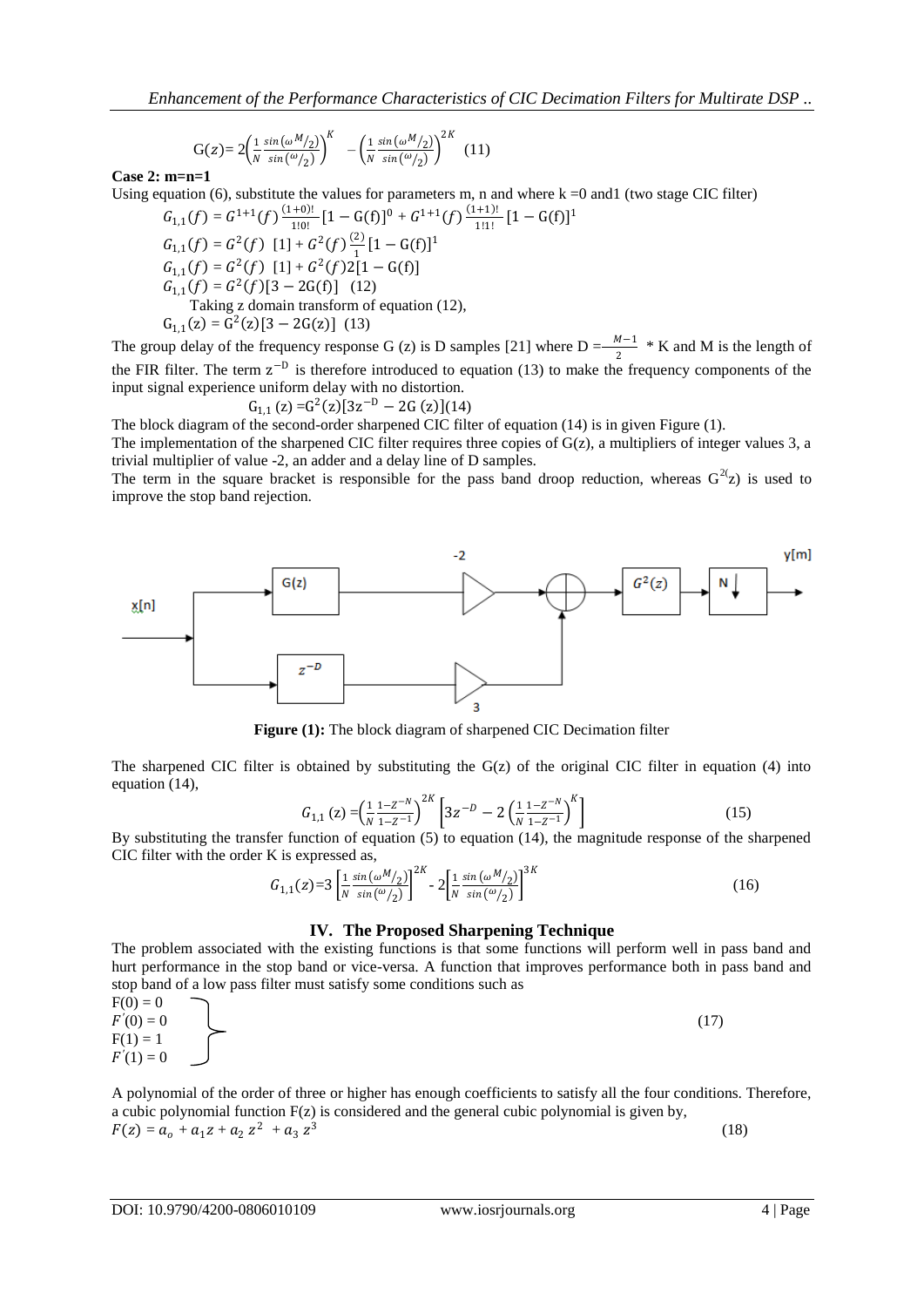The four coefficients of the polynomials will be evaluated to determine the function that satisfies all the four conditions.

i. Substitute  $F(0) = 0$  from equation (17 a) into equation (18), then  $F(0) = a_0 = 0$  (19) ii. Differentiate equation (18) and substitute for  $F'(0)$ ;  $F'(0) = a_1 + 2a_2z + 3a_3z^2$  $= a_1+2a_2(0) + 3 a_3(0)^2$  $= a_1$ (20) iii. Substitute for  $a_0$  and  $a_1$  in equation (18), then equation (17c and 17d) become,  $F(1) = a_2 + a_3 = 1$  (21)<br>  $F'(1) = 2a_2 + 3a_3 = 0$  (22)  $F'(1) = 2a_2 + 3a_3 = 0$  (22) The coefficients a<sub>2</sub> and a<sub>3</sub>are resolved simultaneously, a<sub>2</sub> = 3 while a<sub>3</sub> = -2. Therefore substituting the coefficient  $a_0$ ,  $a_1$ ,  $a_2$  and  $a_3$  into equation (17), then, we have,  $F(z) = 3z^2 - 2z^3$  (23) The function can be re-presented as,  $F(z) = 1 - 3(z - 1)^2 - 2(z - 1)^3$ (24) A simple sharpening technique based on Taylor's theorem is proposed to improve filter performance of a twostage CIC filter. The Taylor's expansion of the transfer function of a simple low pass filter with transfer function  $G(z) = z/(2z-1)$ 

is considered. The Taylor expansion of a transfer function G (z) about  $z_0 = 1$  is expressed in [22]as,

$$
G(z) = G(z_0) + \frac{z - z_0}{1!} G'(z_0) + \frac{(z - z_0)^2}{2!} G''(z_0) + \dots + \frac{(z - z^0)}{n!} G^{(n)}(z_0) + R_n(z)
$$
\nThe transfer function G(z) when  $z = e^{i\Omega}$  is\n
$$
(26)
$$

$$
G(z) = 1 + \frac{z-1}{1!} G'(z_0) + \frac{(z-1)^2}{2!} G''(z_0) + \dots + \frac{(z-z^0)}{n!} G^{(n)}(z_0) + R_n(z)
$$
 (27)

The remainder and the terms of order  $\Omega^3$  or higher are ignored.

If  $z = e^{i\Omega}$ , from equation (26), the Taylor's expansion of the transfer function is given as,

 $z = 1 + j\Omega - \Omega^2$  $(28)$ 

Considering a simple LP filter with a transfer response,

 $G(z) = z/(2z - 1)$  (29) then by Taylor expansion about  $z = 1$ , equation (28) becomes,  $G(z) = 1 - (z-1) + 2(z-1)^2$ (30) Substituting for z in equation (27) into (29) while ignoring HOT (Higher Order Terms),

G (z) = 1 - j $\Omega$  - $\left(\frac{3}{2}\right)\Omega^2(31)$ The filter is sharpened by substituting the LP filter response into the polynomial function from equation 18, we

have  $F(G(z))$ , F (G ((z)) =3(1 - jΩ - (3/<sub>2</sub>)Ω<sup>2</sup>)<sup>2</sup> - 2(1 - jΩ - (3/<sub>2</sub>)Ω<sup>2</sup>)<sup>3</sup> (32) By evaluating equation (31) and eliminating HOT,

F(G(z)) = 1+3Ω<sup>2</sup> (33)

The function  $F(G(z))$  is expected to perform better than  $G(z)$  but its magnitude response has indeed increased, therefore, making the magnitude response after sharpening worse. The sharpened filter is re-sharpened, that is  $F(F(G(z)))$  and the frequency response of the sharpened filter is brought closer to one,

Recall from equation (23),  $F(z) = 3z^2 - 2z^3$ 

The function  $F(F(G(z)))$  is evaluated by substituting equation (32) into equation (23), we have,

F(F(G(z))) = 3(1+3Ω<sup>2</sup>)<sup>2</sup> – 2(1+3Ω<sup>2</sup>)<sup>3</sup> (34)

Therefore, by evaluating equation (32) and ignoring HOT, the proposed polynomial function for the research work is given by,

 $F(F(G(z))) = 1-27\Omega^4$  (35)

The frequency is re sharpened two times and frequency response of the sharpened filter is closer to one

#### **V.Design Example and Analysis of Results**

Consider the magnitude responses of a CIC decimator filter (with  $N = 32$  and  $K=2$ ) using Binomial function and the proposed Taylor's function.The existing two sharpening techniques used for improving the magnitude response of a two-stage CIC filter are based on a binomial function. The techniques use amplitude sharpening functions to map the amplitude of the prototype filter into an improved amplitude of the sharpened filter. A Matlab program was written using the steps outlined below which are depicted in the flow chart shown in Fig. 2 to compute the magnitude responses of the decimator filter with the specifications given above.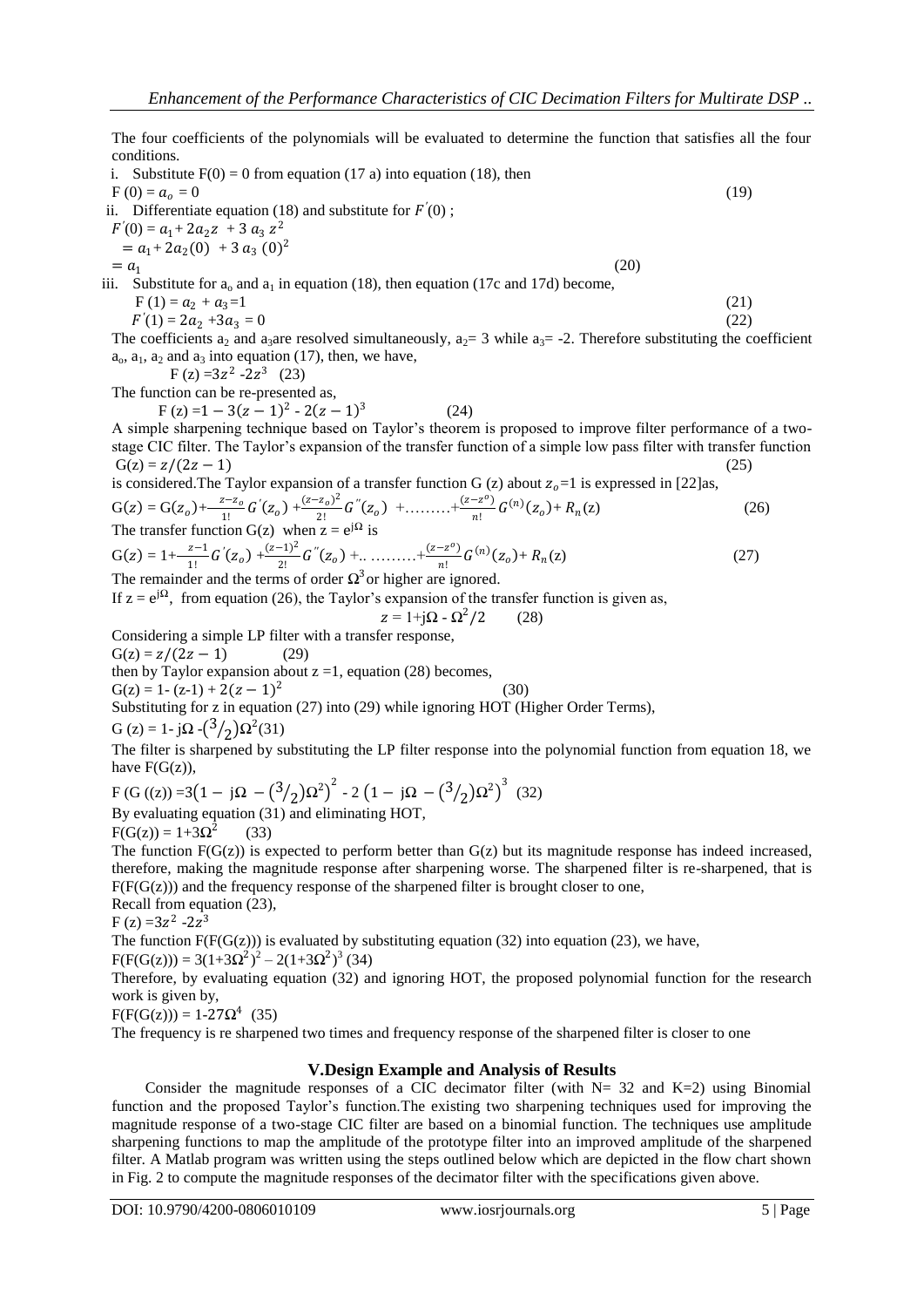# **Design Steps for the magnitude responses of the specified CIC Decimator filter**

1. Input design parameters; N, K and M.

2. Compute the amplitude response of the original CIC filter equation (5).

3. Compute the magnitude response of the sharpened CIC filter when m=0 and m=1 equation (11).

4. Compute the magnitude response of the sharpened CIC filter when m=1 and m=1 equation (16).

5. Generate a polynomial function that satisfies the performance response of an ideal low pass filter i.e., F(z) equation (23).

6. Determine the frequency response of the given low pass filter using Taylor's approximation,  $G(z)$  when  $z=1$ while ignoring HOT equation (31).

7. Sharpen the frequency response of the CIC filter,  $F(G(z))$  equation (32).

8. Compare the frequency response  $F(G(z))$  with an ideal low pass frequency response.

9. Re-sharpen the CIC filter response  $F(F(G(z)))$  equation (35).

10. Compare the frequency response  $F(F(G(z)))$  with the ideal LP response.

11. Compare the responses of the original filter (step 2) response and the binomial sharpened responses (step 3 and step 4) with the proposed Taylor's approximation sharpened response (step 9).

12. Determine the percentage improvement in pass band gain and alias rejection.



**Fig. 2:** Flow chart for the computation of the magnitude responses of the specified CIC decimator filter. The magnitude responses of the original CIC filter and the sharpened CIC filters for the specified decimator filter are depicted in Figures 3 and 4.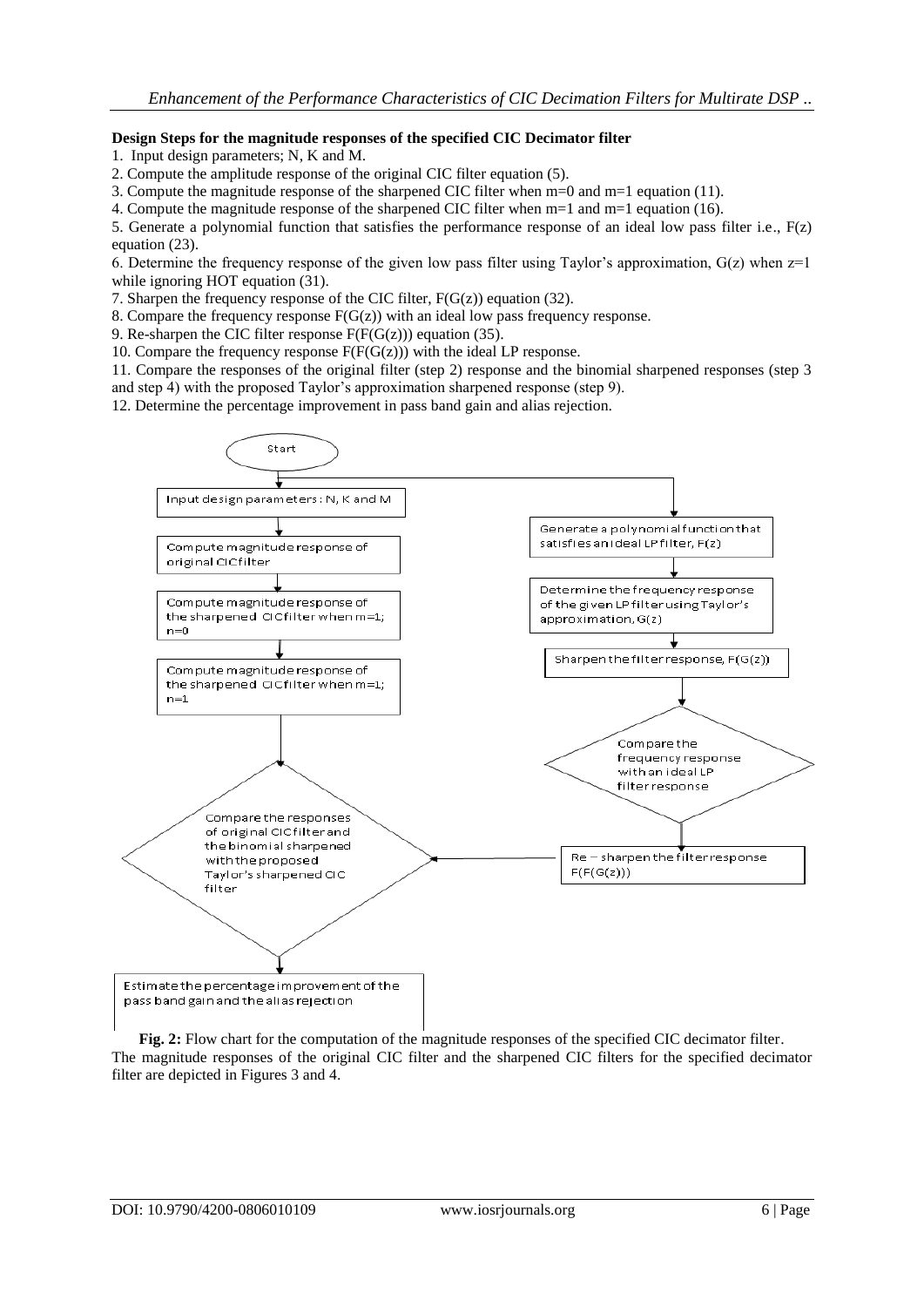

**Fig.3:** Magnitude response of the original and the sharpened CIC filter with the design specification.



**Fig. 4:** Magnitude responses of the original CIC filter and the sharpened CIC filter with the design specification.

Figures 3 and 4 show the overall magnitude responses and pass band details of the two sharpened CIC filters and the original CIC filter respectively. In Figure 3, it shows that with design parameters of the two-stage CIC filter, the sharpening function  $P_{11}$ gave higher alias rejection in the stop band than the sharpening function  $P_{10}$  In figure 4, a better pass band characteristic is achieved with the filter when sharpened with polynomial function  $P_{10}$ . The comparisons show that the sharpening function  $P_{11}$  improves performance in the stop band but hurts performance in the pass band. The second function  $P_{10}$  helps performance in the pass band but hurts it in the stop band. The proposed CIC structure after sharpening gives a more attractive results and the effect is visible in both pass band and stop band as depicted in figures 5 and 6.

The proposed technique is based on Taylor expansion which assumes that the filter passes dc signals without change. The technique allows the filter to be sharpened two times in order to bring the frequency response of the CIC filter more nearly to an ideal value than the other sharpening techniques. The proposed technique after sharpening gives a more attractive result and the effect is visible in both pass band and stop band as depicted in Table 1. The proposed sharpening technique provides better attenuation -187.80dB and pass band gain -0.00171dB than the existing methods. The performance of the CIC filter is improved with a better alias rejection stop band and a flat pass band with very sharp transition band.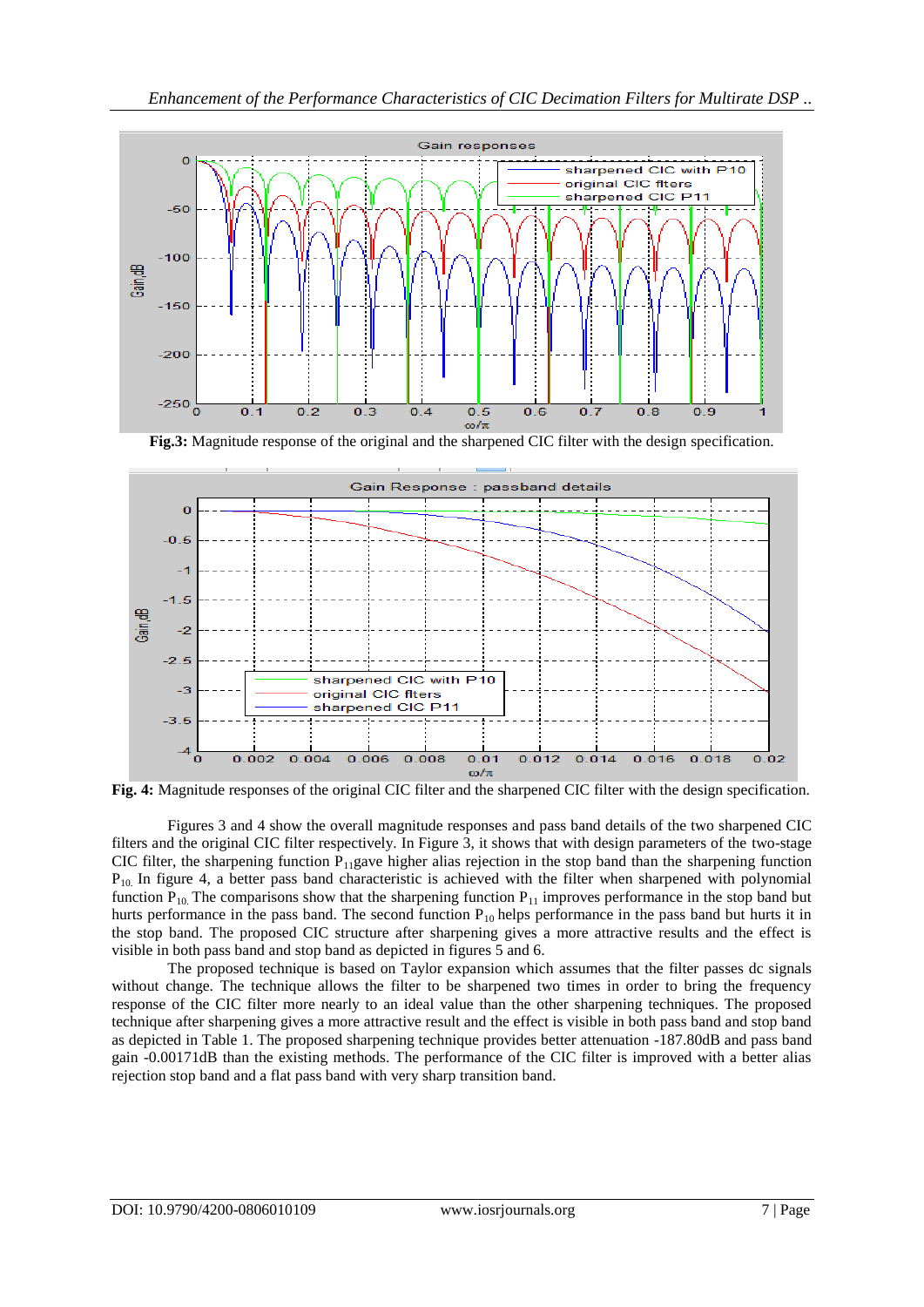

**Fig. 5:** Pass band details of the original CIC filter, sharpened CIC filter and the proposed filter



**Fig. 6:** Magnitude response of the original CIC filter, sharpened CIC filter and the proposed sharpening CIC filter.

Table 1 gives the overall magnitude responses of the existing filter sharpening techniques and the proposed technique.. It compares the passband droop and alias rejection for the CIC filter, the sharpened CIC filters, and the proposed sharpened filter

**Table (1):** The passband droop and alias rejection for the original CIC filter, the sharpened filters,and the proposed sharpened CIC filter

| Decimation technique                                                | Specification | Passband droop<br>(dB) | Alias Rejection (dB) |
|---------------------------------------------------------------------|---------------|------------------------|----------------------|
| CIC filter                                                          | $N=32; K=2;$  | $-0.2924$              | $-86.60$             |
| CIC filter sharpened with<br>polynomial function $P_{11}$           | $N=32; K=2;$  | $-0.1712$              | $-154.70$            |
| with<br>CIC-<br>filter<br>sharpened<br>polynomial function $P_{10}$ | $N=32; K=2;$  | $-0.0096$              | $-38.05$             |
| The proposed sharpened CIC<br>filter                                | $N=32; K=2;$  | $-0.00171$             | $-187.80$            |
| Percentage improvement                                              |               | 82.19                  | 21.40                |

 $P_{10}$  performs better than  $P_{11}$  in thepass band region, but there is improvement by the proposed technique. Therefore the percentage improvement can be calculated as,

Pass band gain =  $\frac{(PASS BAND GAIN OF THE PROPOSED TECHNIQUE)}{PACS BAND GAIN OF P_{10}} * 100$ PASS BAND GAIN OF P<sub>10</sub> % Pass band gain =  $\frac{(-0.00171) - (-0.0096)}{0.0006}$  \* 100 = 82.19% −0.0096

DOI: 
$$
10.9790/4200-0806010109
$$